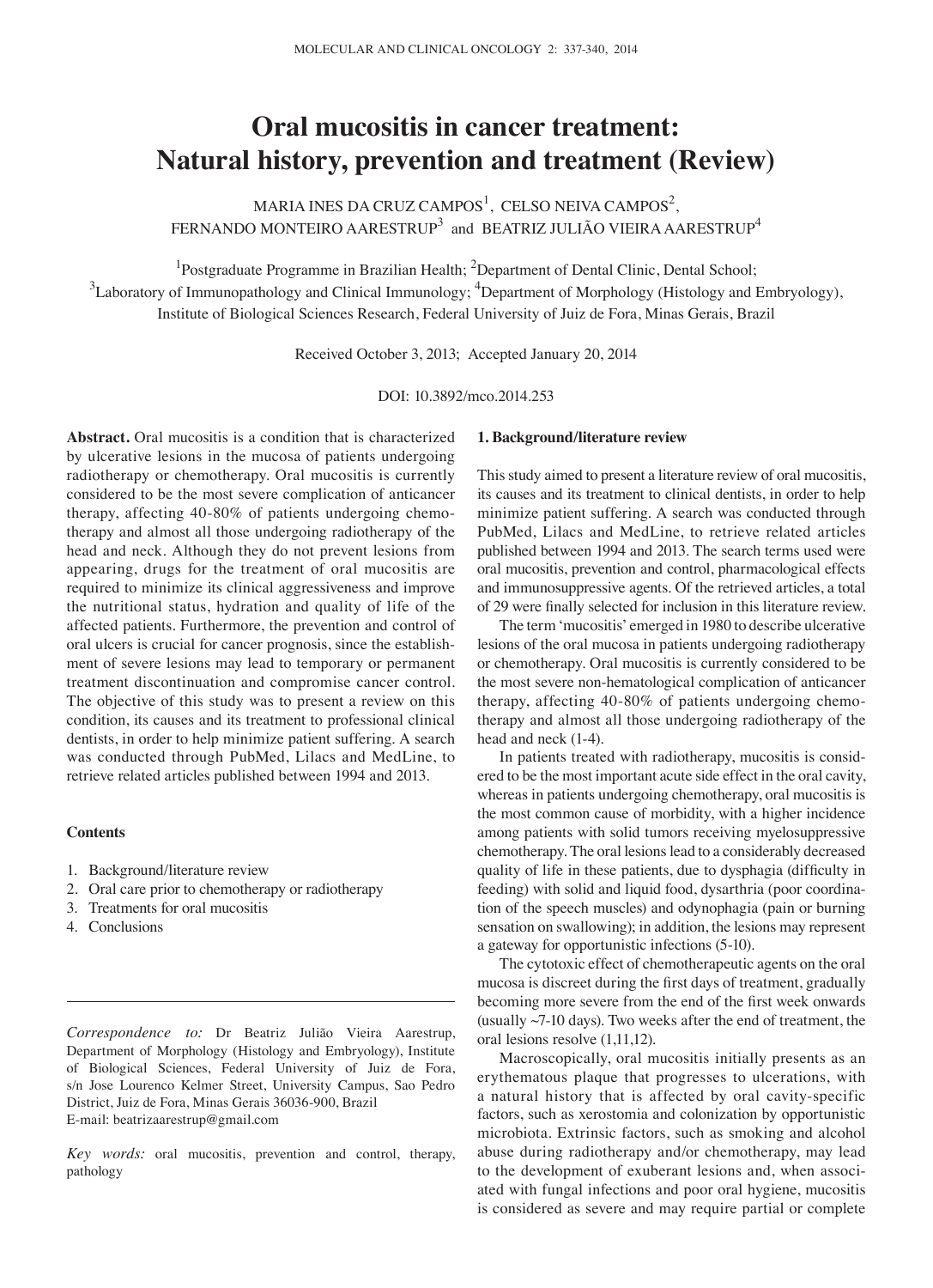discontinuation of radiotherapy prior to the completion of the planned protocol, which negatively affects the patient prognosis  $(3,4,13)$ . Of note,  $\sim$ 11% of cases of discontinuation and modification of the radiotherapy regimen occur due to the development of severe oral mucositis, with the need of treatment redesign and, in some cases, patient hospitalization (8). In addition to the association of oral mucositis with a worse patient prognosis due to the potential discontinuation of chemotherapy and/or radiotherapy, infection of the lesions by opportunistic microorganisms may lead to bacteremia (4).

According to the currently available literature, the symptoms for oral mucositis vary from oral burning to severe pain, spontaneous bleeding that disrupts routine feeding, which may eventually lead to cachexia and parenteral nutrition via a nasogastric tube (5,14). Azevedo *et al* (15) emphasized that pain is a significant component of oral mucositis, contributing to decreased quality of life for cancer patients.

From a histopathological point of view, the erythematous lesions of the oral mucosa are characterized by atrophy, which is associated with an inflammatory reaction in the lamina propria. With the persistence of the triggering agent -in this case, the secondary action of the chemotherapeutic drug and/or radiotherapy- ulceration occurs in isolated points that eventually converge to form deeper and larger lesions (16). Of note, after exacerbation of the inflammatory reaction, the lesions undergo spontaneous resolution. Several authors attributed the evolution of the local inflammatory reaction at the mucositis site to a systemic condition, particularly the patient's white blood cell count during cancer treatment (7,14).

Sonis (7), through several clinical and experimental observations, proposed that the stomatotoxicity of the drugs used leads to a complex pathophysiological mechanism underlying the development of oral mucositis, with a natural history including 4 biological stages: initial, vascular or inflammatory stage (acute, as triggered by the initial stimulus of the chemotherapeutic agent); epithelial stage (action of the drug on the epithelial cell cycle, resulting in a reduced rate of cell division); ulceration stage (exposure of the lamina propria by epithelial loss); and healing stage (resolution due to cell proliferation and differentiation). Lima *et al* (17) reported that the healing stage may be associated with the normalization in the number of circulating leukocytes and subsequent control of the oral microbiota.

Subsequently, the natural history of oral mucositis was described in 5 stages, as outlined by the World Health Organization (9,14). Each sequential stage represents the actions of cytokines and growth factors associated with the effect of chemotherapeutic drugs on the epithelium, the oral bacterial flora and the general condition of the patient (4,12): i) Inflammatory stage, also referred to as initial, vascular or epithelial stage, it occurs due to a direct effect of the chemotherapeutic drug, which stimulates the early release of chemical mediators by neutrophils and interleukin-1 by macrophages and lymphocytes. These pro-inflammatory cytokines trigger a prompt inflammatory response resulting in increased vascular permeability in the subepithelial connective tissue (12,18). The action of the drug is associated with the release of free radicals and inhibits the mitosis of the basal cell layer in the mucosal epithelium by directly damaging cellular DNA. An acute inflammatory reaction occurs and promotes predominant diapedesis of neutrophils that release vasoactive and chemotactic mediators. This epithelial

stage is optimal for documentation, specifically for those agents known to affect epithelial cell division in the oral mucosa (drugs promoting DNA synthesis) and starts to develop 4-5 days after the initiation of chemotherapy. This stage may be longer in terms of the development of ulcerative lesions (12). ii) The maximization stage is associated with release and activation of growth factors that control cellular DNA transcription. Cytokines released from keratinocytes, endothelial cells and the cells of the lamina propria enhance cell damage; concomitantly, chemotherapeutic drugs and radiation activate enzymes that increase apoptosis (programmed cell death). iii) The amplification and signaling stage is characterized by a predominance of pro‑inflammatory cytokines that have the ability to regulate transcription factors. The levels of certain substances produced by the cells of the lamina propria are increased and enhance cell damage, in addition to amplifying the action of the transcription factors. iv) During the ulceration stage, mucosal integrity is broken and nerve endings are exposed, leading to severe pain. The colonization of the ulcerated surface by oral microflora results in the release of toxins into the tissues, with subsequent release of additional cytokines that cause more tissue damage and lead to a reduced number of neutrophils. Bacteria may also invade the lamina propria and penetrate vascular walls, leading to bacteremia or sepsis. This stage is associated with a deterioration of the patient's health, in addition to an increase in the healthcare cost. The ulcerative stage is considered to be the most significantly symptomatic period. At this stage, superficial destruction of the epithelium with exposure of the lamina propria leads to the dissolution of the protective barrier between the internal and external medium. v) The cure stage is characterized by lesion resolution, with control of the microflora, gradually decreasing inflammatory reaction and predominance of repair stimuli, with the development of granulation tissue and remission of lesions and it is histopathologically associated with local cell proliferation and differentiation. The final events culminate with hemodynamic peripheral restoration and control of the oral bacterial flora. The duration of this stage depends on the patient's systemic condition (12).

The control of oral mucositis has been the focus of several studies, which highlighted the fact that its effective management may allow for more aggressive therapeutic doses and a more effective cancer treatment and improved patient survival (3,11,12,14).

Due to its high incidence and clinical significance in patient prognosis, several studies were conducted to investigate the treatment and prevention of oral mucositis (11,18-20).

Considering the pain associated with mucositis and its effect on the quality of life of the patients, the use of local anesthetics and analgesics was recommended by some authors (8,21). Natural agents with antimicrobial action, such as chamomile, glycerin, sage and myrrh, administered as mouthwashes, are also mentioned in the literature (4,8). However, despite the application of these therapies, alone or with the combined use of antimicrobials, to prevent or reduce the severity of oral mucositis, there are currently no conclusive records on their efficiency or established prescription protocols (10,18).

In addition to the local benefits of treating oral mucositis, it is crucial to improve the nutritional status, hydration and quality of life of the affected patients. Furthermore, the prevention and control of oral mucositis are vital for cancer prognosis, since the establishment of severe lesions may lead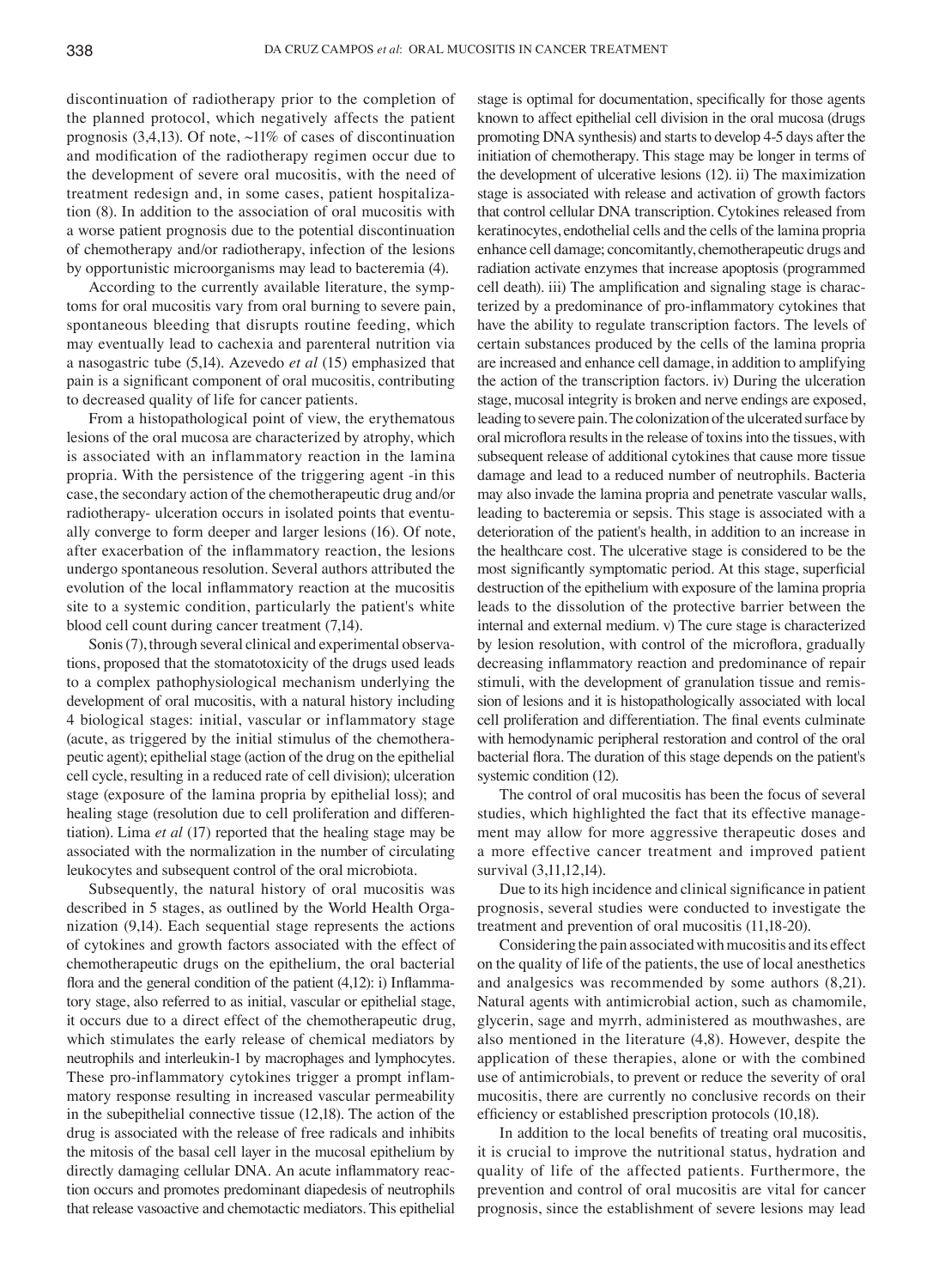to temporary or permanent treatment discontinuation and compromise cancer control (1,4,8).

# **2. Oral care prior to chemotherapy or radiotherapy**

In order to minimize the consequences of mucositis in cancer patients undergoing chemotherapy, several oral hygiene protocols are applied extensively and involve the treatment of carious lesions and hygiene maintenance. The main objective of these programs is to reduce the metabolic activity of the oral microflora and to prevent or reduce discomfort associated with oral mucositis  $(1,2,5,6,11,19)$ . Reducing the amount of microorganisms decreases the likelihood of secondary infections of the primary oral lesions (17).

Keefe *et al* (22) reviewed the literature published between January, 2002 and May, 2005 and created a consensus based on the American Society of Clinical Oncology criteria. Based on these data, the authors published an oral care guide in order to reduce the negative consequences in the oral cavity caused by radiotherapy and/or chemotherapy treatments. Subsequently, new protocols have been suggested to minimize the problems caused by chemotherapy or radiotherapy.

It is advisable that a complete oral examination be performed prior to the initiation of cancer therapy. A preventive oral care program should be followed to reduce the incidence of complications arising from chemotherapy. The pre-chemotherapy protocol should include root scaling and crown prophylaxis, treatment of carious lesions and endodontic treatment, if necessary. In cases of severe dental pathologies, dental extraction should be considered. The preliminary periodontal treatment is also indicated to eliminate potential sites of infection, since chronic periodontal disease is associated with an increased number of microorganisms in the periodontal pockets. Of note, invasive manipulation of the soft tissues during chemotherapy is contraindicated, due to the subsequent development of bacteremia leading to granulocytopenia (22).

A number of oral conditions have been presented and should be taken into consideration as predisposing factors for patient deterioration: poor oral hygiene, caries associated with periapical pathologies and periodontal disease. Local irradiation of the structures around the head and neck may exacerbate the inflammation and affect the integrity of the oral mucosa by altering the supporting structures, the glands and bone (3).

Should there arise a need for dental extraction during cancer treatment, neutropenia (reduced neutrophil count, which may reach 500-1,000/ $\mu$ l) should be controlled and antibiotic prophylaxis is warranted, including Gram-positive microorganisms and anaerobes. The majority of secondary infections in oral mucositis are caused by *Candida albicans* or type 1 herpes simplex virus and are reported in  $\sim 70\%$  of the patients (3).

### **3. Treatments for oral mucositis**

Roopashri and Jayanthi (21) listed various treatment options for oral mucositis, including cryotherapy, the use of helium‑neon laser and the construction of radiation fields to protect the oral tissues during irradiation. In addition, a range of mouthwash options are used that possess anti‑inflammatory, anesthetic, analgesic, antipyretic and antimicrobial properties. Systemically administered pharmacological agents, such as pentoxifylline, thalidomide and simvastatin, were shown to correlate with the development and severity of all the complications reported in transplants. These drugs were shown to reduce the frequency and severity of major complications, including oral mucositis, in clinical trials (15,17).

Jain *et al*(23) conducted a study using a hydrogel containing L-glutamine, which was applied to the intraoral lesions with a cotton swab and was shown to be effective in decreasing inflammatory lesion sensitivity.

Cryotherapy is a practice which is commonly indicated for the relief of lesions caused by mucositis. Sucking on small ice cubes and allowing them to circulate around the oral cavity for  $\sim$ 30 min, provides pain relief and may prevent the development of new lesions (11,24).

A new drug, palifermin, appears to stimulate epithelial cell proliferation and differentiation in the mouth and the gastrointestinal tract. However, the benefits provided by the prophylactic use of this drug require verification, since the currently available data in the literature are insufficient for large-scale use. Another reason limiting the applicability of palifermin for the prevention of oral mucositis is its high cost (25-27).

Helium-neon laser therapy, which uses low-intensity laser, is indicated as a pre-treatment to reduce the severity of mucositis in patients undergoing chemotherapy. However, since this type of treatment requires costly equipment and specialized operators, its use is often restricted to a limited number of patients (19,20,28).

Supplemental parenteral glutamine has been investigated for patients who receive chemotherapy. However, there is currently no scientific evidence confirming its benefit in preventing or decreasing the severity of oral mucositis (1,11).

The use of chlorhexidine, hydrogen peroxide, calcium phosphate, or allopurinol in the form of mouthwash are additional options reported in the literature. However, there is no scientific proof of their effectiveness in the management of oral mucositis (1,29).

A diet restricted in acidic, salty or spicy foods may help reduce the painful symptoms of the oral lesions caused by mucositis (28).

One of the most popular choices are oral mucosal protectants, including Gelclair and Orabase. Gelclair is a mucosal adherent alcohol- and anesthetic-free ointment containing maltodextrin and sodium hyaluronidase, which forms a physical barrier on the surface of the affected mucosa, protecting against irritation by food, liquids and even saliva (5).

The topical application of vitamin E was also investigated and complete resolution of the lesions was reported. However, further studies are required, since this medication was shown to be effective for the treatment of already established lesions, but does not prevent the development of new lesions (2).

## **4. Conclusions**

Oral mucositis is a painful consequence of anticancer chemotherapy and/or radiotherapy of the head and neck, developing in ~90% of patients undergoing this type of treatment. Dentists must be familiar with the necessary interventions, in order to help the patient during the course of the treatment and avoid treatment interruption. Certain measures may help minimize the symptoms associated with oral mucositis;